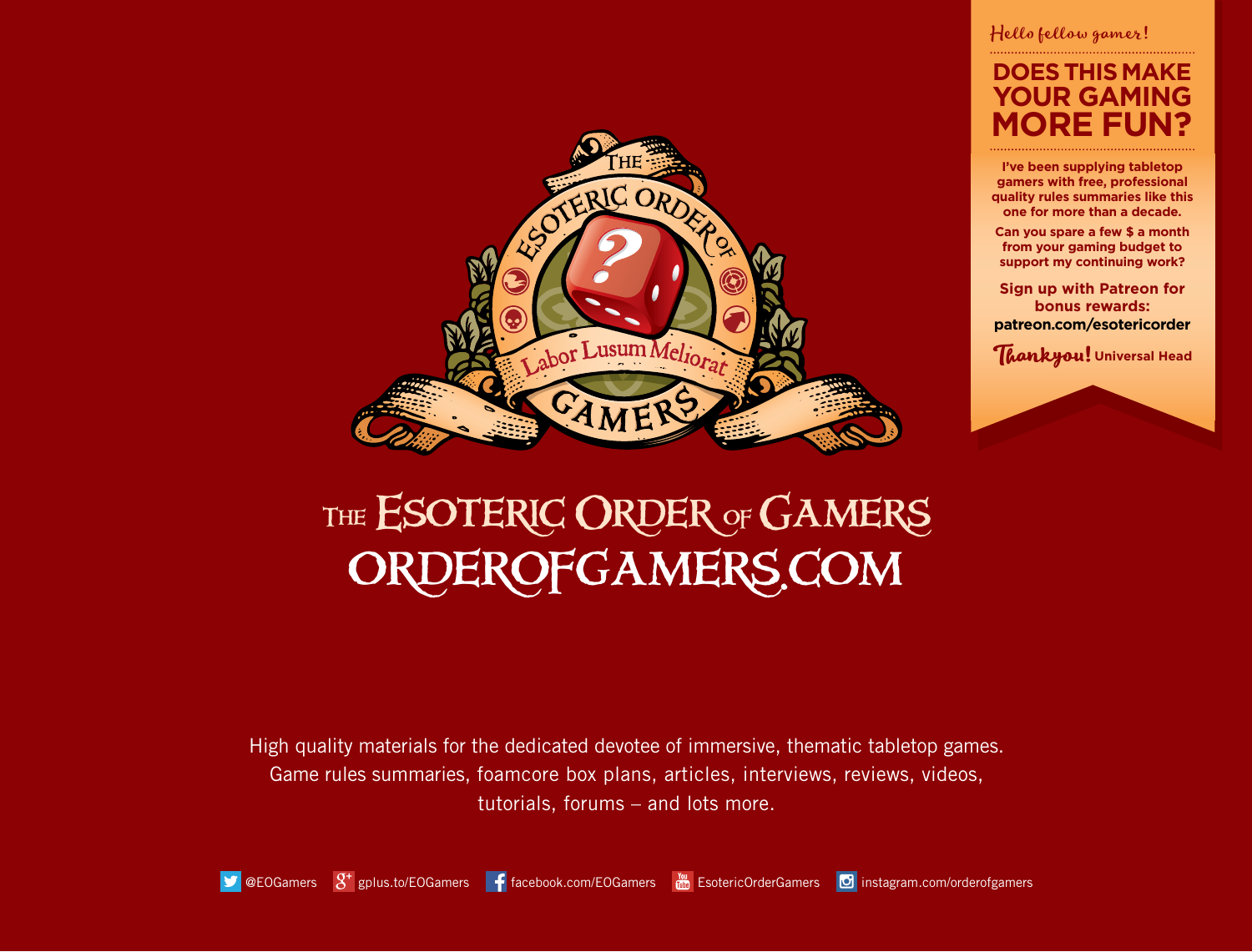**Created by Peter Gifford (Universal Head) for:**



**If you need exceptional quality graphic design for your next project, visit universalhead.com**

# **v1**

**Jul 2018**

| Game:      | <b>GKR HEAVY HITTERS</b>        |
|------------|---------------------------------|
| Publisher: | Weta Workshop/Cryptozoic (2018) |
| Page 1:    | <b>Rules summary front</b>      |
| Page 1:    | <b>Rules summary back</b>       |
| Page 2:    | <b>Player reference</b>         |
|            |                                 |

Print on card (ensure you are printing at 100% scale) laminate and trim to size.

These sheets are intended only for the personal use of existing owners of the game for additional reference. Universal Head makes no claim whatsoever to the rights of the publisher and copyright holder, and does not benefit financially from these player aids. Artwork from the original game is copyrighted by the publisher and used without permission. This PDF may not be re-posted online, sold or used in any way except for personal use.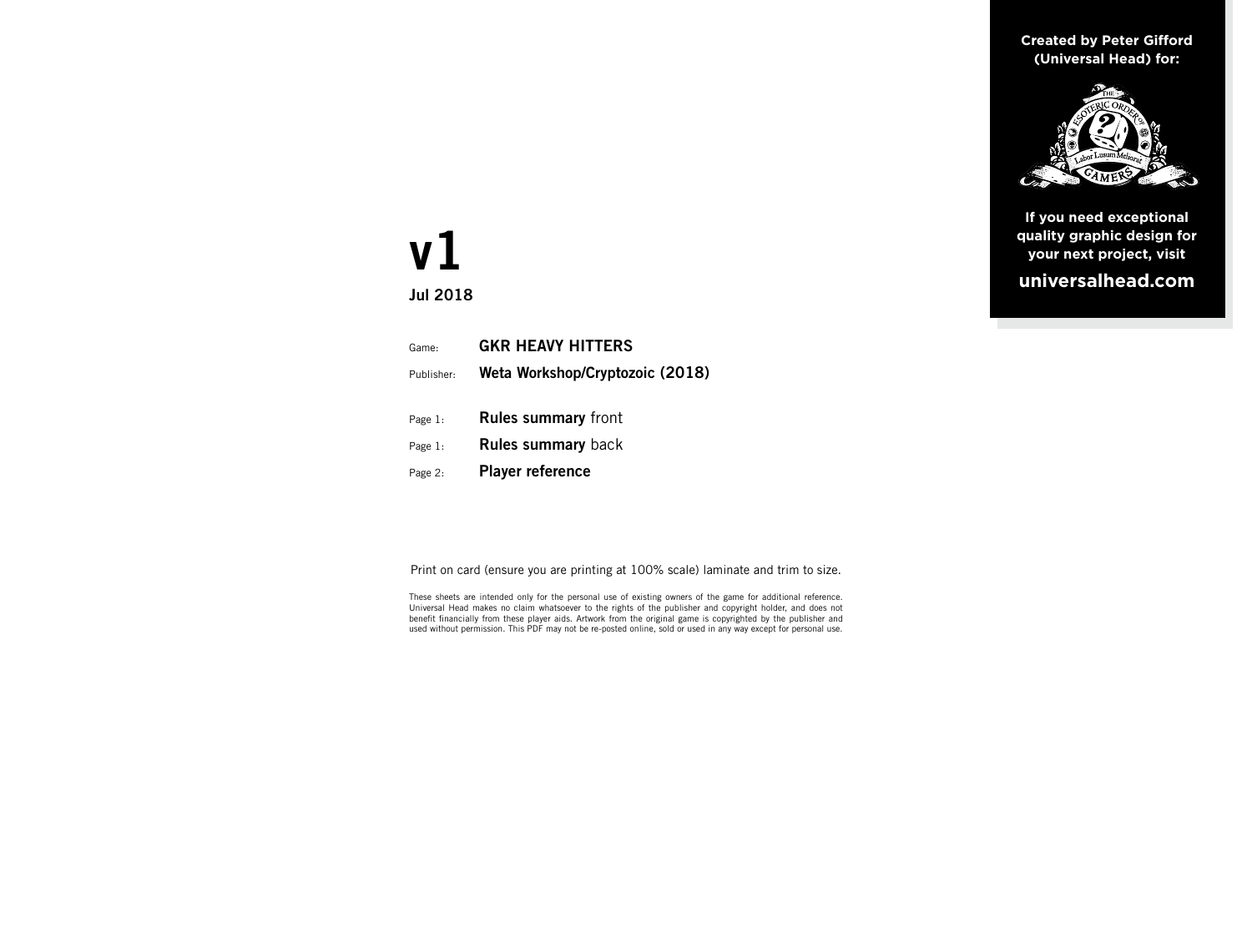

## **SETUP**

Place the board in the middle of the table, standard side faceup. Assemble and place the **buildings** following one of the battlefield maps in the rulebook (or create a custom layout).

Each player rolls 2 dice. The highest roller takes the **Glory Hound token**.

Starting with the Glory Hound and going counter-clockwise, each player chooses a **faction** to play.

Each player takes 1 **heavy hitter dashboard**, 1 **energy tracking token**, 3 **upgrade tiles** and 1 **reference card**.

In their chosen faction, each player takes **3 support unit figures**, **3 support unit cards**, **20 holo-board tags** and 59 **faction cards**.

Starting with the Glory Hound and going counter-clockwise, each player places their **heavy hitter figure** onto an available starting hex (see the chosen battlefield map). Support units are deployed later, during the game.

Starting with the player to the right of the Glory Hound and going counter-clockwise, each player chooses their **pilot** from among their faction's available pilot cards. Once a player has chosen their pilot, no other player can choose the same pilot. Once all players have chosen, return the unused pilot cards to the box.

Players then introduce their pilot and describe their special ability.

Place the **achievements board** alongside the board, standard side faceup. For each pilot in play, place the matching **pilot token**, in their faction color, on the left-most column of the achievements board.

Shuffle and place all **sponsor cards** into a facedown **sponsor draw pile** alongside the achievements board.

Each **faction deck** represents the combat, defense and hit points of your heavy hitter. Players privately build their deck of 25 cards (not including support units and sponsor cards) from their faction deck. These cards are only usable by your heavy hitter, never your support units. Return unchosen cards to the box.

#### To build your faction deck:

- **1.** Each heavy hitter has 4 **primary weapons** (each comprised of 5 identical cards). Choose 1 set and return the others to the box.
- **2.** Each heavy hitter has 5 **secondary weapons** (each comprised of 4 identical cards). Choose 2 sets and return the others to the box.
- **3.** Add up to 5 **deploy cards** to your faction deck.

**4.** Choose a selection of **orbital strikes**, **maneuver** and **reaction cards** to bring the total up to 25 cards.

Shuffle your faction deck and place it facedown onto the space marked **online systems** on your dashboard. Set the **energy reactor meter** to +5.

Place your 3 **upgrade tiles** to the left of your dashboard, with the locked side faceup.

**Each player draws a hand of 6 cards** from their faction deck. If you do not like your initial hand you can **reboot:** shuffle the cards back into your deck and draw 6 new cards. You may only do this once.

# **GAMEPLAY**

## **DEPLOY PHASE**

The Glory Hound goes first, followed by each other player in clockwise order.

**Each player may deploy 1 support unit** by playing a deploy card.

A support unit may only be placed on an unoccupied hex up to 2 hexes away from its own heavy hitter.

Deploy cards cost 2 energy. Deduct this from your energy reactor immediately and place the card in your discard pile.

**If you do not have a deploy card, you may still deploy a support unit for a cost of 4 energy**.

## **MOVEMENT PHASE**

## Players take turns moving their units.

Movement order begins with heavy hitters, followed by combat, repair, and finally recon support units. The movement of each type of unit starts with the Glory Hound, followed by each other player in clockwise order.

Units cannot move into the half-hex spaces along the edges of the board.

## **1. HEAVY HITTERS MOVEMENT**

The Glory Hound moves their heavy hitter first, followed by other players in clockwise order.

**For each hex your heavy hitter moves, deduct 1 energy from the reactor on your dashboard**.

Players cannot make more movements once their turn has ended, unless they use a special card that says otherwise.

A heavy hitter can move freely through hexes occupied by your own faction, but cannot finish its movement on an occupied hex.

It cannot move through hexes occupied by opposing support units. However a heavy hitter can *finish* its move on a hex occupied by an opponent's support unit, forcing that unit into an available adjacent hex of your opponent's choice.

A heavy hitter cannot move through, or finish its move on, a hex occupied by an opposing heavy hitter or a building.

**Maneuver cards** allow a heavy hitter to perform special actions when the card may legally be played (as listed on the card). Place maneuver cards into your discard pile once used.

**Facing** indicates the heavy hitter's forward firing arc. Even if the heavy hitter remained in the same hex it may rotate at no energy cost.

**Critical energy movement** A heavy hitter may use additional energy over the base 5 to move further, but for every extra point of energy used, you must place a card from your faction deck or hand onto your damage pile.

## **2. SUPPORT UNIT MOVEMENT**

Players alternate turns to move each class of support units in play (Glory Hound moves first, followed by other players in clockwise order): **combat units, then repair units, then recon units**.

If you do not have a particular class of support unit deployed, skip that movement step.

#### **A support unit's movement value is on its card**.

Support units can move freely through hexes occupied by your own faction, but cannot finish their movement on an occupied hex.

They cannot move through, or finish their move on a hex occupied by opposing units or buildings. However, **recon support units may fly through an occupied hex or hexes containing buildings**.

## **COMBAT PHASE**

## **1. DECLARING ATTACKS**

Each player selects from their hand any heavy hitter **weapon cards** they wish to declare, and places them facedown in a **firing line** in front of them.

Players also add any **support unit cards** in play to the firing line.

**A player may only play 1 of each unique weapon card per combat phase** (1 *primary*, 1 of each *secondary* and 1 *orbital*).

## **2. REVEALING DECLARED ATTACKS**

Players reveal declared attacks simultaneously by flipping their facedown cards faceup.

Players then immediately **deduct the total energy cost** of their declared weapons.

If you do not have enough base energy to pay for a declared weapon, you may spend **critical energy**. For every extra point of energy used during combat, you must place a card from your faction deck or hand onto your damage pile.

At the end of the combat phase, any declared weapon cards that have not been used must be returned to their owner's hand (the weapon's energy cost is not regained).

## **3. WEAPON SPEED ATTACK ORDER**

Each player organizes their firing line according to the weapon **speed** (highest to lowest).

Weapons will then resolve from fastest through to slowest. regardless of the turn order in previous phases.

## **4. SELECTING A VALID TARGET**

When it becomes a card's time to fire (weapon or support unit), only *then* do you select a target for that attack.

**Check firing arc (heavy hitters only)** The intended target must fall within the projected firing arc of the 3 forwardfacing sides of the heavy hitter base.

All support units have 360º firing arcs.

**Check line of sight (LOS)** If all shortest paths (or single path) leading to the target pass through 1 or more buildings, LOS is blocked. A heavy hitter cannot fire at a target without LOS, unless they are firing a missile weapon with 1 or more of their support units **spotting** the intended target.

Support units can never fire without LOS.

**Check range** Ensure that any attacks on the target from a heavy hitter weapon or support unit fall within their effective weapon range.

## **5. ATTACKING THE TARGET**

For a weapon to hit, an attacking unit must roll **2 black attack dice**, with the combined total matching or exceeding the opponent's target number:

#### **Heavy hitter: 5+**

**Support unit: 7+**

Check if there are any target number modifiers from cover, flanking, sponsor cards or upgrades.

#### **Critical hit**

**Rolling double 6s on an attack results in a critical hit**. The defending unit takes the full damage from the weapon used and cannot roll an armor save to defend.

No modifiers may be used to achieve a critical hit.

#### **Critical failure**

**Rolling double 1s on an attack results in a critical failure** for the attacking player's unit. A critical failure on a heavy hitter's weapon results in that card being placed into their

damage pile. When a support unit has a critical failure, subtract 1 from

their hit points.

A bonus to your roll does not avoid a critical failure, but a re-roll (via fake shot) can.

## **Cover**

Buildings can provide cover for all units. Heavy hitters and support units do not provide cover for other units.

**FULL COVER** A target cannot be attacked using direct fire if all shortest paths (or single path) pass through 1 or more buildings.

**PARTIAL COVER** To determine if the target has partial cover. identify the shortest path to the target. If you can count more than 1 shortest path to the target, and 1 or more of those paths pass through a building adjacent to the target, the target has partial cover.

**Partial cover adds +1 to the target number** needed to hit the target.

**NO COVER** A target has no cover when none of the shortest paths pass through a building adjacent to the target.

#### **Spotting**

When the target is not within LOS of the heavy hitter, they can only be attacked by using **indirect fire weapons** (missiles), with assistance from a support unit **spotting** the target.

A successful spot requires that the target be within 1 or more support unit's LOS range. Each support unit's LOS range is on the bottom of their card.

Heavy hitters can still use indirect fire, even if they have  $\overline{10S}$ 

#### **Alley/crack shot**

If 2 buildings are immediately side-by-side, there is a narrow passage that units can fire through. The attacking unit must be adjacent to both buildings to attempt the alley shot.

Add **+2 to the defending unit's target number**.

The attacker is considered to have **full cover**, and **cannot be attacked by the defender**.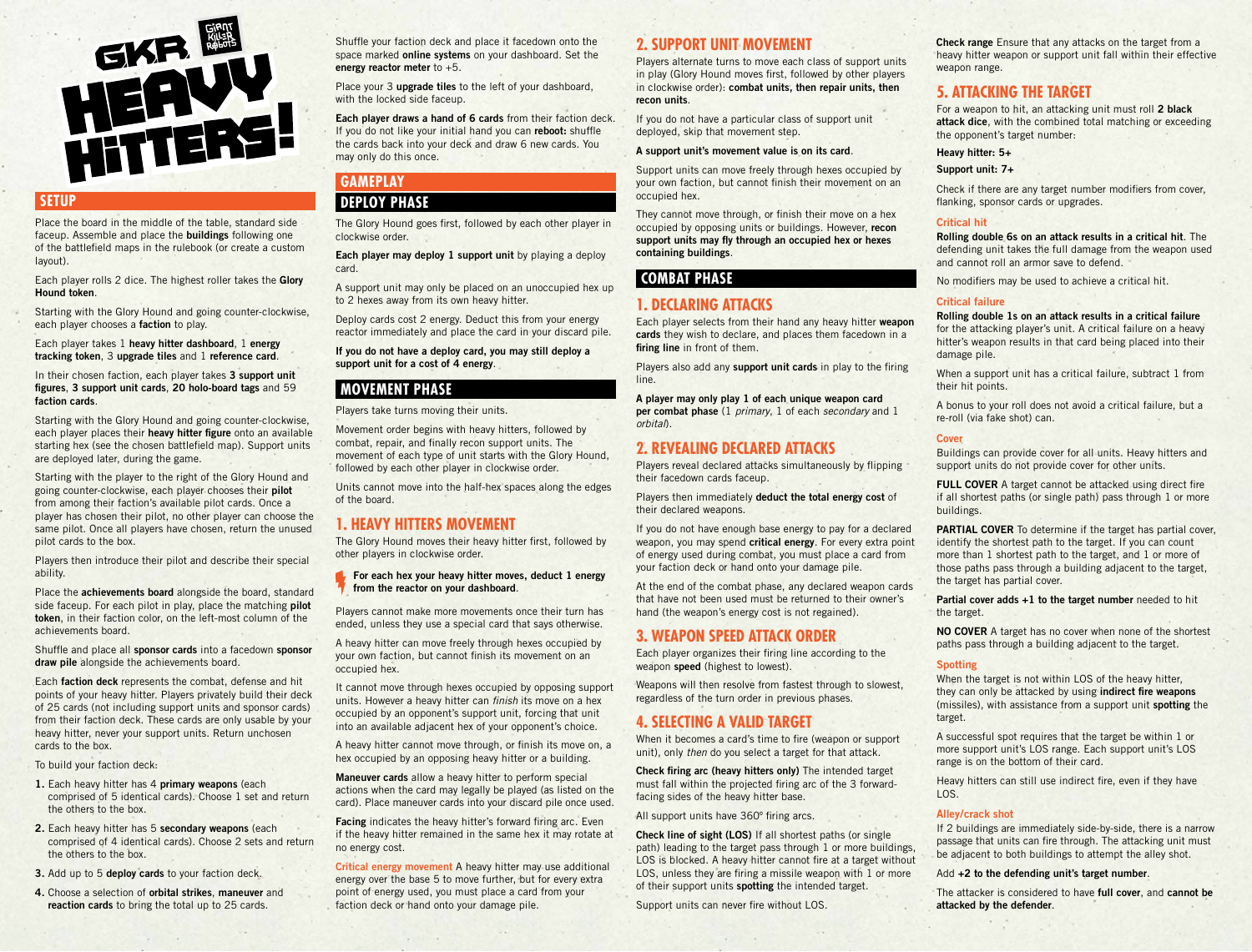If 2 opponents are on either side of an alley, they may both attempt an alley shot.

A successful hit on an alley shot also moves a player's pilot token 1 space to the right on the achievements board.

### **Flanking**

An attacker receives a flanking bonus if it attacks the defending heavy hitter's flank.

A flanking bonus **reduces the opponent's target number by -1**.

Support units cannot be flanked.

A successful hit on an opponent's flank also moves a player's pilot token 1 space to the right on the achievements board.

## **7. ARMOR SAVES**

The defending player rolls a number of **white defense dice** equal to the damage value of the weapon.

Compare the roll to the unit's **armor save target number**.

For each white die result that is equal to or greater than a unit's armor value, no damage is taken.

For each die roll below the armor value, the defending unit takes 1 point of damage.

Various faction cards, sponsor cards. and upgrades may modify the damage and armor save target numbers.

## **8. RESOLVING HEAVY HITTER DAMAGE**

**For every point of undefended damage your heavy hitter receives, discard 1 faction card facedown to your damage pile**.

You may choose to remove faction cards from your hand and/or from the top of your faction deck, but you cannot rearrange them freely.

You can view any cards in your own damage pile at any time during the game (but you cannot rearrange your damage piles freely).

When there are no cards available in your faction deck to take damage from, shuffle your discard pile to form a new faction deck and continue resolving damage.

If you need to resolve damage, but no longer have cards available in your faction deck, discard pile, or hand, take damage to any declared weapon cards that have yet to be resolved and place them onto the damage pile.

If you run out of cards on your firing line, your damage pile should now have 25 cards in it, and your heavy hitter has been destroyed.

## **9. RESOLVE SUPPORT UNIT DAMAGE**

Support units have **hit points** on their card. They take damage by deducting 1 hit point for each undefended damage point.

**When a support unit's hit points are reduced to 0 it is destroyed** and removed from the battlefield.

Destroyed support units are not destroyed for the remainder of the game; new support units can come back into battle through the use of deploy cards.

## **TAGGING PHASE**

Starting with the Glory Hound and followed by each other player in clockwise order, players take turns placing holoboard **tags** using their units.

## **1. TAGGING BUILDINGS**

All units (heavy hitter, and combat, repair, and recon support units) can tag buildings. Units can tag any adjacent building side, regardless of their facing. Units can also replace an opponent's tag with 1 of their own (**over-tagging**).

A unit adjacent to 2 or more buildings may tag only 1 of them per round.

For each different building a player tags during this phase, that player draws **1 sponsor card**.

## **2. DRAWING SPONSOR CARDS**

**Players draw sponsor cards equal to the number of buildings they tag** (not the number of tags they placed).

Players can only have a total of **5 sponsor cards in hand**. When players draw additional sponsor cards that exceed the 5 card limit, they must choose and discard unwanted cards by the end of this phase.

If the sponsor draw deck runs out, shuffle the discard pile to form a new draw deck.

## **3. DEMOLISHING BUILDINGS**

A player immediately wins the game if they control 4 demolished buildings.

As soon as a player places their 4th holo-board tag onto a building, they gain salvaging rights and must demolish it:

- **1.** Remove all holo-board tags from the building and return them to their faction's supply.
- **2.** Remove the cap and cardboard 'flat', revealing the base.
- **3.** The player who demolished the building places 1 of their holo-board tags into the available slot on the base.
- **4.** Move the player's pilot token 1 space to the right on the achievements board.

Once demolished, buildings no longer provide cover, but all movement rules around buildings still apply.

## **RESET PHASE**

## **1. REPOWER REACTOR**

All players replenish their energy reactor back up to +5.

## **2. REPLENISH FACTION CARDS IN HAND**

Each player draws back to 6 faction cards in hand from their faction deck.

If a player has more than 6 faction cards in hand, they do not replenish, but instead must discard back to 6.

If your deck is empty, shuffle your discard pile to form a new facedown faction deck. The damage pile does not return to the faction deck.

## **3. DETERMINE GLORY HOUND**

**Whoever placed the most holo-board tags in the previous phase becomes Glory Hound** for the next round.

If there is a tie, the tied player closet to the current Glory Hound in clockwise order becomes the new Glory Hound. If the current Glory Hound is one of those tied players, they do not keep it.

Claiming the Glory Hound token from another player during the reset phase also moves a player's pilot token 1 space to the right on the achievements board.

## **PILOT ABILITIES**

Each pilot has a unique ability for players to use during gameplay.

## **UPGRADES**

Any time you pull off any 1 of the achievements listed along the bottom of the achievements board, you immediately move your pilot token 1 space to the right along the track.

Once a pilot token has moved to the right-most space, it remains there for the rest of the game.

When you move your pilot token onto a space with a sponsor **upgrade trigger**, you immediately unlock the associated **upgrade** for the remainder of the game by flipping the upgrade tile alongside your dashboard.

You can never lose your sponsor upgrades.

You may attain the same achievement more than once during a single game.

## **ENDING THE GAME**

The game immediately ends when any of the following conditions occur:

## **DESTROY OPPONENT'S HEAVY HITTER**

At least 1 player has discarded all 25 faction cards to their damage pile. If there is only 1 player left in the game, they are the winner.

If there are multiple players still in the game, remove the destroyed heavy hitter and their support units from the board and continue the game until the end of the current combat phase. Once this has ended, players add up their **score**s.

A player's score is the sum of their undamaged faction cards, plus the amount of spaces they have moved along the achievements board.

The player with the highest score is the winner. On a tie, the player furthest along the achievements board is the winner. On a further tie, the player with the most tags on undemolished buildings is the winner.

**Last bot standing variant:** Alternatively, players can continue playing until only 1 heavy hitter remains on the board.

#### **DEMOLISH BUILDINGS**

One player demolishes their fourth building, immediately winning the game.



## **ALTERNATE GAME BOARD**

Place the board with the reverse side faceup. You can use any of the pre-generated battlefield maps or create your own.

The map centers on the remnants of a nuclear missile strike. The closer units get to the fallout, the more damage their weapons cause. However, if they remain too close to the fallout at the end of each round, they will take damage.

**Players may only deploy support units into zone 1**. If your heavy hitter ventures too far into the center of the board (more than 2 hexes away from zone 1), you won't be able deploy a support unit.

Each zone behaves as follows:

**Zone 1** Players can deploy support units here.

**Zone 2** Players cannot deploy support units here.

**Zone 3** Players cannot deploy support units here. All attacks fired from within zone 3 deal +1 damage. All units in zone 3 automatically take 1 damage at the end of the reset phase.

**Zone 4** Players cannot deploy support units here. All attacks fired from within zone 3 deal +2 damage. All units in zone 3 automatically take 2 damage at the end of the reset phase.

For a more variable style, place the achievements board with the reverse side faceup. When selecting pilots during setup, players also choose which path they would like to use. Each path will unlock pilot upgrades in a unique order.

## **2V2 PLAY**

There are 2 options when playing 2v2: **fixed alliances** and **shifting alliances**. In both variants, follow these rules for allied factions:

You cannot attack your ally's units. However, you may attempt to repair their heavy hitter.

Allies can only share strategies. They cannot share any faction cards, sponsor cards, or energy.

#### **Fixed alliances**

Players pair up in teams of 2. Allies should sit on opposite corners of the table. Turns always alternate between teams. The winners are the first teammates to destroy an opposing heavy hitter, or collectively demolish 6 buildings. Allies can collectively demolish a building. Once a building has 4 holoboard tags from a single team, it is demolished.

#### **Shifting alliances**

Players attempt to form alliances each round. All win conditions remain the same. Only 1 player will win (teams do not win together).

When selecting a pilot during setup, players place the pilot card of their faction faceup in front of them. They should also keep their pilot's cards, of all opposing factions, facedown. These will be used when attempting to form an alliance.

At the end of each reset phase, all players take their unused pilot cards into their hand. They secretly choose 1, matching the faction they wish to align with and place it facedown on the table. Once all players have chosen a card, turn them over. If 2 players both chose each other, they immediately form an alliance. If a player chooses to align with a player, but was not chosen in return, no alliance is formed.

Alliances only last until the end of the next reset phase.